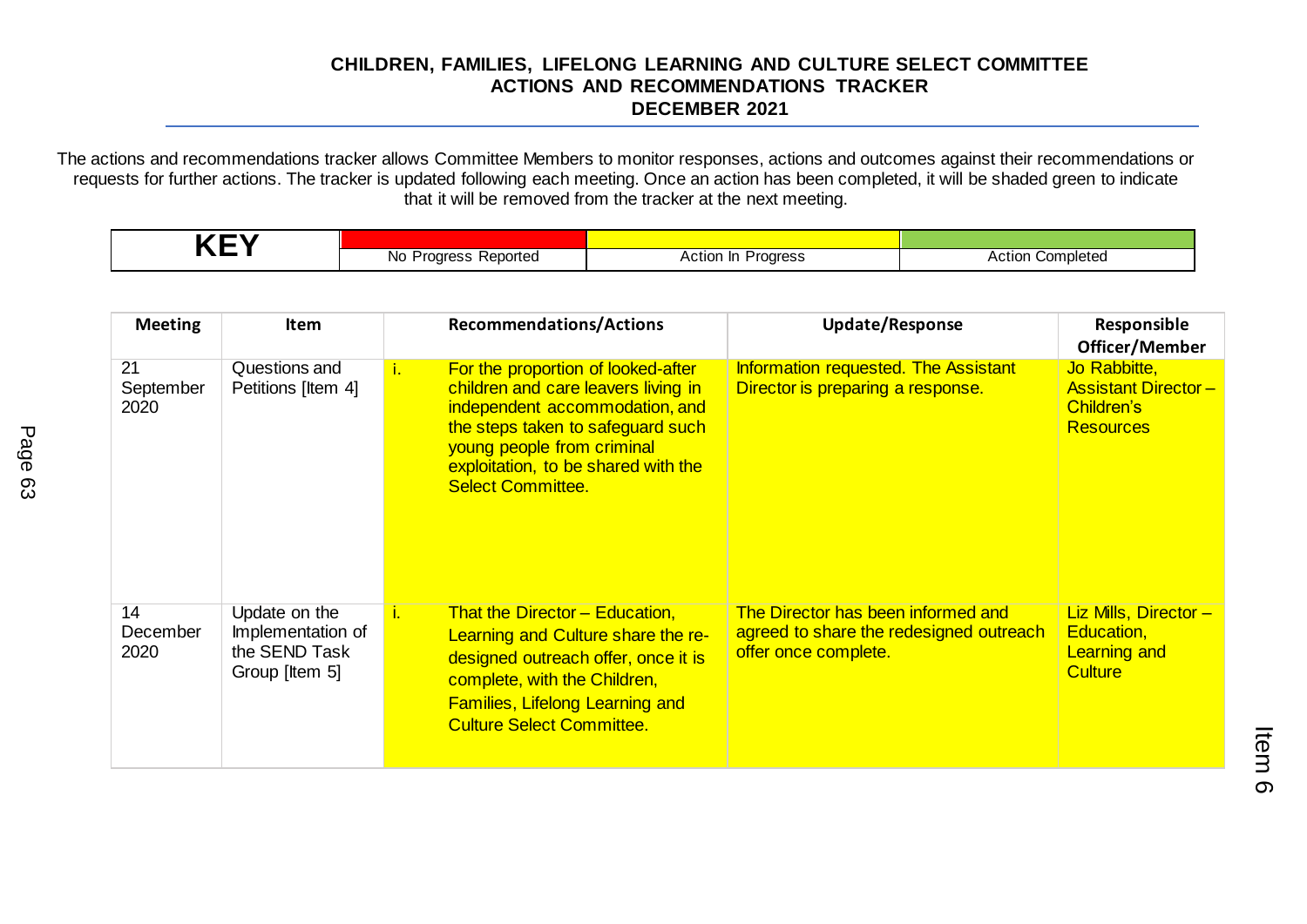| 11 March<br>2021 | Corporate<br><b>Parenting Board</b><br>Annual Report<br>[Item $5$ ] | Ť.       | The Director to provide data on<br>adoption rates and the number of<br>placement orders made in the 12-<br>month period ending March 2021.                                                                                                                                              | The Director has been contacted<br>regarding this information.                                          | Tina Benjamin,<br>Director-<br>Corporate<br><b>Parenting</b>                                                |
|------------------|---------------------------------------------------------------------|----------|-----------------------------------------------------------------------------------------------------------------------------------------------------------------------------------------------------------------------------------------------------------------------------------------|---------------------------------------------------------------------------------------------------------|-------------------------------------------------------------------------------------------------------------|
|                  | <b>Surrey Adult</b><br>Learning [Item 6]                            | <b>L</b> | Work with partners, within and<br>external to SCC and with the<br><b>Surrey Economy and Growth Team</b><br>to develop a coordinated plan for<br>the future, to ensure that the Adult<br><b>Learning Service remains</b><br>responsive to changing health,<br>social and economic needs. | The Director has been contacted<br>regarding this information.                                          | Liz Mills, Director-<br><b>Education and</b><br><b>Lifelong Learning</b>                                    |
|                  |                                                                     | π.       | <b>Continuously review the Service</b><br>delivery model to ensure<br>sustainability and that the Service<br>meets the needs and aspirations of<br>the local community.                                                                                                                 | The recommendation has been noted by<br>the Assistant Director.                                         | Jane Winterbone -<br><b>Assistant Director</b><br>for Education                                             |
|                  | Libraries<br>Transformation<br>[Item $8$ ]                          | j.       | <b>Assistant Director to share the</b><br>intended services, facilities, built<br>environments of new libraries with<br>the Select Committee.                                                                                                                                           | The Assistant Director has been<br>contacted to check whether the<br>information is ready to be shared. | <b>Susan Wills,</b><br><b>Assistant Director-</b><br><b>Culture, Libraries &amp;</b><br><b>Registration</b> |
|                  |                                                                     | ii.      | <b>Assistant Director to share the Art</b><br><b>Council's Children's Promise with</b><br>the Select Committee.                                                                                                                                                                         | The Assistant Director has been<br>contacted to check whether the<br>information is ready to be shared. | <b>Susan Wills,</b><br><b>Assistant Director-</b><br><b>Culture, Libraries &amp;</b><br><b>Registration</b> |
| 15 July<br>2021  | Children's<br>Improvement<br>Update [Item 1]                        | i.       | <b>Executive Director to provide</b><br>Members with the names of their<br>respective Area Schools Officer                                                                                                                                                                              |                                                                                                         | Rachael Wardell,<br><b>Executive Director -</b><br><b>CFL</b>                                               |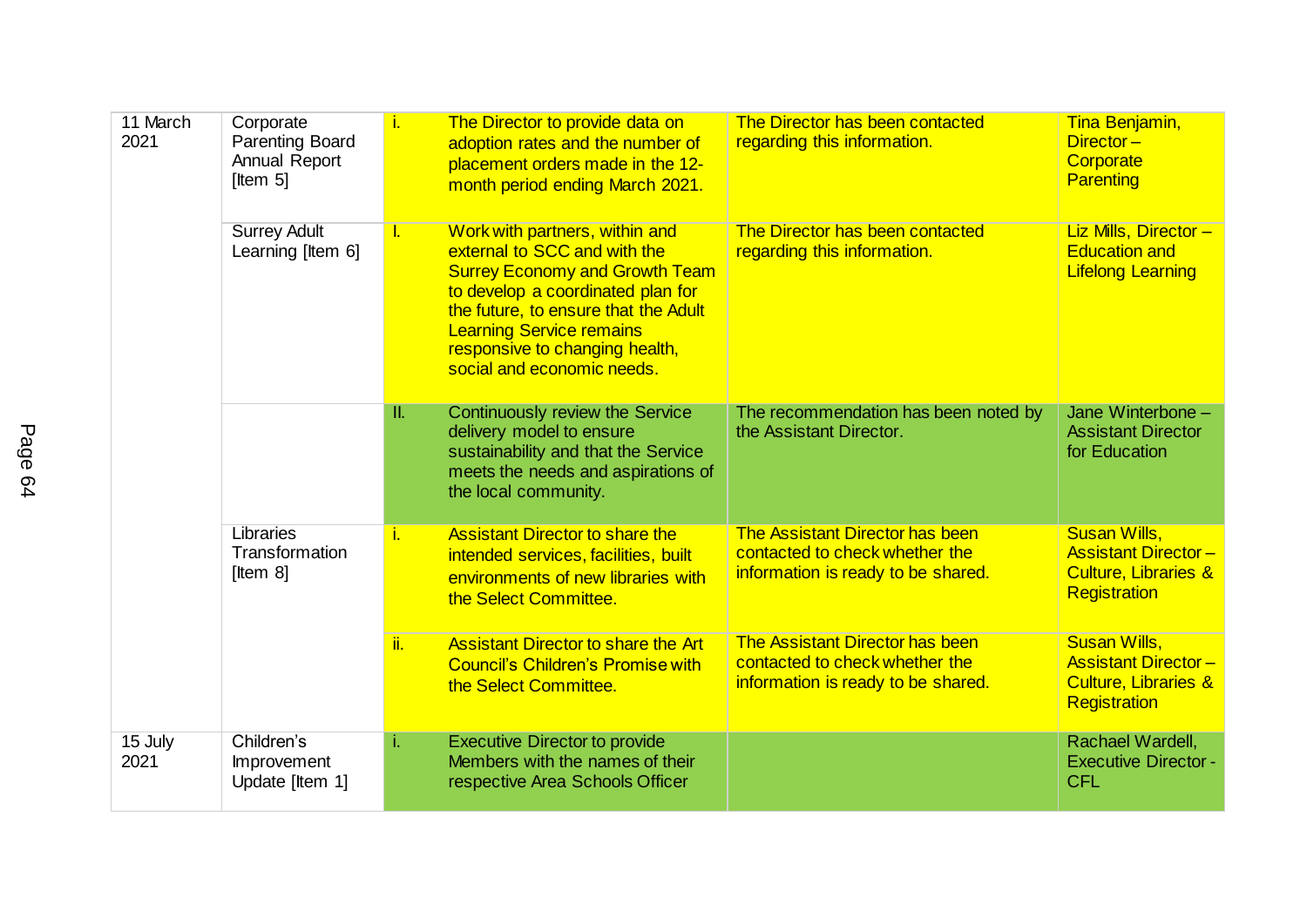|                    |                                                  | T.                      | <b>That the Director of Corporate</b><br>Parenting share the findings of<br>the review of the Children with<br><b>Disabilities Service with the</b><br><b>Chairman of the Select</b><br>Committee for circulation to<br>Committee members.         | The Director has been contacted<br>regarding this information.                                                         | Tina Benjamin,<br>Director-<br>Corporate<br><b>Parenting</b>                         |
|--------------------|--------------------------------------------------|-------------------------|----------------------------------------------------------------------------------------------------------------------------------------------------------------------------------------------------------------------------------------------------|------------------------------------------------------------------------------------------------------------------------|--------------------------------------------------------------------------------------|
|                    |                                                  | $\overline{\mathbb{L}}$ | <b>That the Director of Family</b><br><b>Resilience and Safeguarding</b><br>share the findings of the review<br>of the Family Safeguarding<br>Model with the Chairman of the<br><b>Select Committee for circulation</b><br>to Committee members.   | Report will be delivered to Council in<br>February 2022 earliest and shared with<br>the Select Committee subsequently. | Director - Family<br><b>Resilience and</b><br>Safeguarding                           |
|                    |                                                  | III.                    | <b>That the Cabinet Member for</b><br><b>Children and Families provide</b><br>an update on the Children's<br>Improvement Programme at the<br><b>Select Committee's first</b><br>meeting of 2022.                                                   | Added to Select Committee forward plan                                                                                 | <b>Clare Curran,</b><br><b>Cabinet Member</b><br>for Children and<br><b>Families</b> |
| 18 October<br>2021 | <b>SEND</b><br>Transformation<br>Update [Item 5] | Ĺ.                      | Director - Education and<br><b>Lifelong Learning to share</b><br>average times for overdue EHC<br>plan development and reviews<br>by quadrant; and any actions<br>taken to respond to increase<br>demand for EHC plans in the<br>2021 Summer Term. | The Director has been contacted<br>regarding this information.                                                         | Liz Mills, Director -<br><b>Education and</b><br><b>Lifelong Learning</b>            |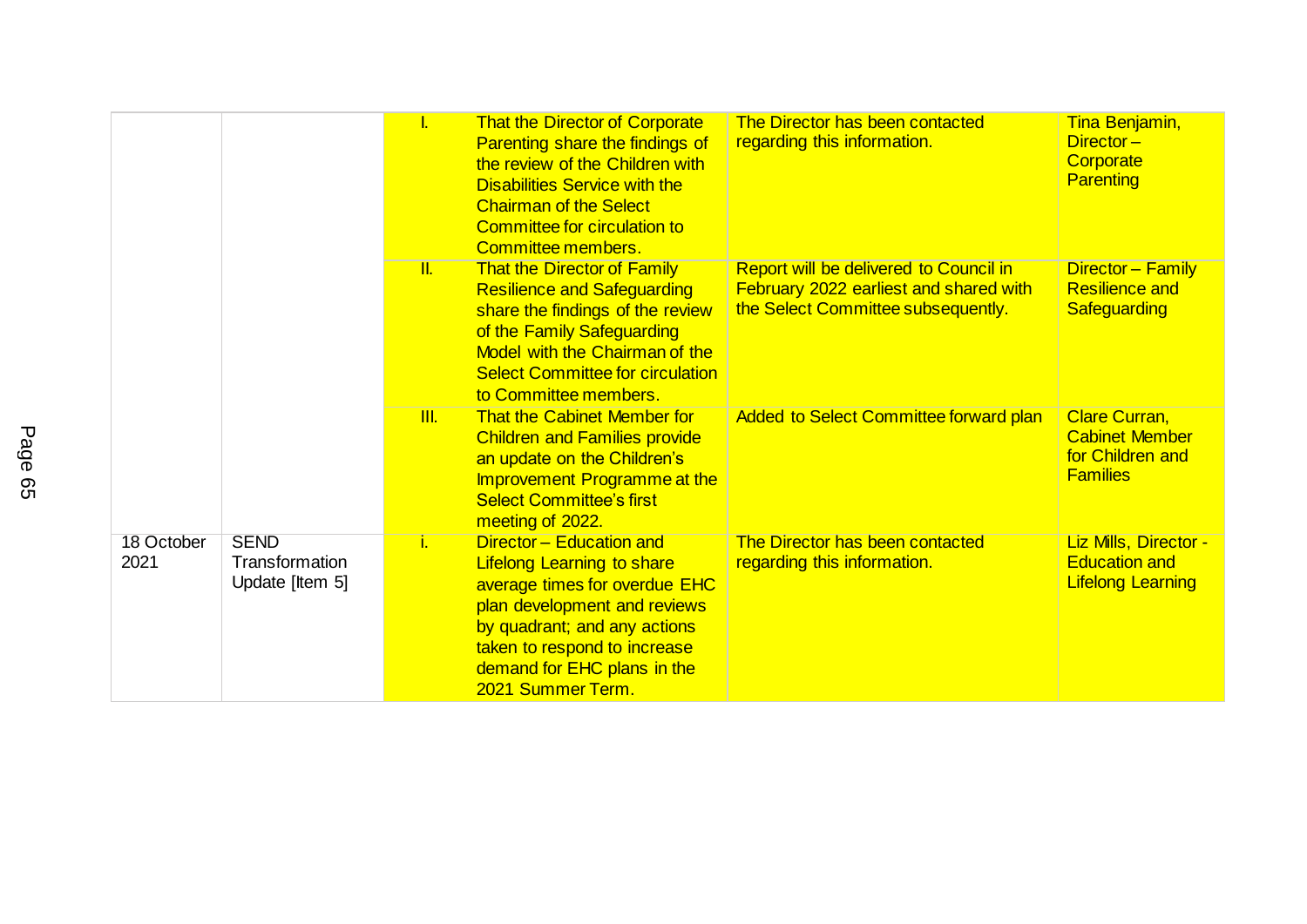|                                                          | ii.  | At an appropriate time, the<br>Select Committee visit<br>educational settings supporting<br>children with special<br>educational needs and<br>disabilities.                                                                                                                                                                                  | On hold, until the situation with regards<br>to the pandemic improves. |                                                                                                           |
|----------------------------------------------------------|------|----------------------------------------------------------------------------------------------------------------------------------------------------------------------------------------------------------------------------------------------------------------------------------------------------------------------------------------------|------------------------------------------------------------------------|-----------------------------------------------------------------------------------------------------------|
|                                                          | iii. | The Director - Education and<br><b>Lifelong Learning share the</b><br>findings of the SEND Self-<br>Evaluation and any actions to<br>be taken in response to it with<br>the Chairman of the Select<br>Committee for circulation to the<br>Committee once available.                                                                          | The Director has been contacted<br>regarding this information.         | Liz Mills, Director -<br><b>Education and</b><br><b>Lifelong Learning</b>                                 |
|                                                          | iv.  | <b>The Cabinet Member for</b><br><b>Education and Learning provide</b><br>an update on the SEND<br><b>Transformation Programme and</b><br>other work relating to the<br>support for children and young<br>people with additional needs,<br>including support at transitions,<br>at the April 2022 meeting of the<br><b>Select Committee.</b> | <b>Added to the Forward Work Plan.</b>                                 | <b>Denise Turner-</b><br><b>Stewart, Cabinet</b><br><b>Member</b> for<br><b>Education and</b><br>Learning |
| <b>Children's Homes</b><br>Transformation<br>[Item $7$ ] | i.   | <b>Director-Corporate Parenting</b><br>to provide the Committee with<br>the numbers of children placed<br>in in-house and external<br>residential provision.                                                                                                                                                                                 | The Director has been contacted<br>regarding this information.         | Tina Benjamin,<br>Director-<br>Corporate<br><b>Parenting</b>                                              |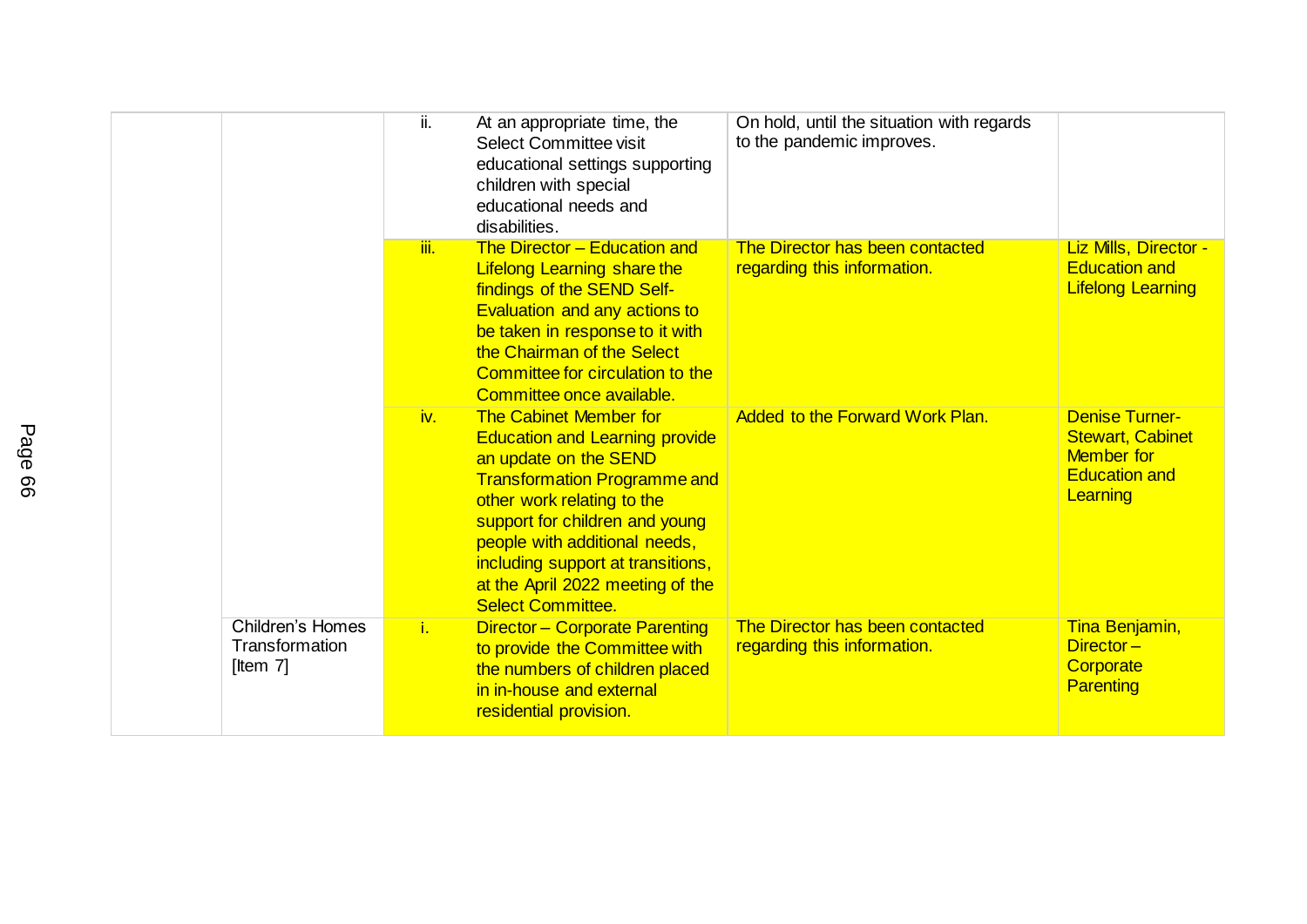|               | ii.            | <b>Director - Corporate Parenting</b><br>to submit to the Committee the<br>most recent report on children's<br>residential provision submitted<br>to the Corporate Parenting<br>Board.                                                                                         | The Director has been contacted<br>regarding this information.                                                                                | Tina Benjamin,<br>$Director -$<br>Corporate<br><b>Parenting</b>                                                                                     |
|---------------|----------------|--------------------------------------------------------------------------------------------------------------------------------------------------------------------------------------------------------------------------------------------------------------------------------|-----------------------------------------------------------------------------------------------------------------------------------------------|-----------------------------------------------------------------------------------------------------------------------------------------------------|
| EWMH [Item 9] | $\mathbf{i}$ . | <b>Chief Executive Officer of</b><br><b>Healthwatch Surrey to suggest</b><br>to the Select Committee<br>priorities for future scrutiny of<br>children and young people's<br><b>Emotional Wellbeing and</b><br><b>Mental Health services.</b>                                   | The Chief Executive Officer has been<br>contacted regarding this information.                                                                 | <b>Kate Scribbins,</b><br><b>Chief Executive</b><br>Officer-<br><b>Healthwatch Surrey</b>                                                           |
|               | ii.            | The Select Committee agree an<br>approach to future scrutiny of<br><b>Emotional Wellbeing and</b><br><b>Mental Health services with the</b><br><b>Adults and Health Select</b><br>Committee.                                                                                   | A meeting has been set up between the<br>respective Scrutiny Officers and the<br><b>Scrutiny Business Manager to discuss</b><br>the approach. | <b>Benjamin Awkal,</b><br><b>Scrutiny Officer-</b><br><b>CFLLC</b><br><b>Ben Cullimore,</b><br><b>Scrutiny Officer-</b><br><b>Adults and Health</b> |
|               | iii.           | That the Director $-$<br>Commissioning arrange the<br>development of a dashboard of<br>key performance information<br>and make it available to the<br>Children, Families, Lifelong<br><b>Learning and Culture and</b><br><b>Adults and Health Select</b><br><b>Committees.</b> | The Director has arranged for some<br>slides to be created to share with the<br><b>Select Committee.</b>                                      | <b>Hayley Connor,</b><br>Director-<br><b>Commissioning</b>                                                                                          |